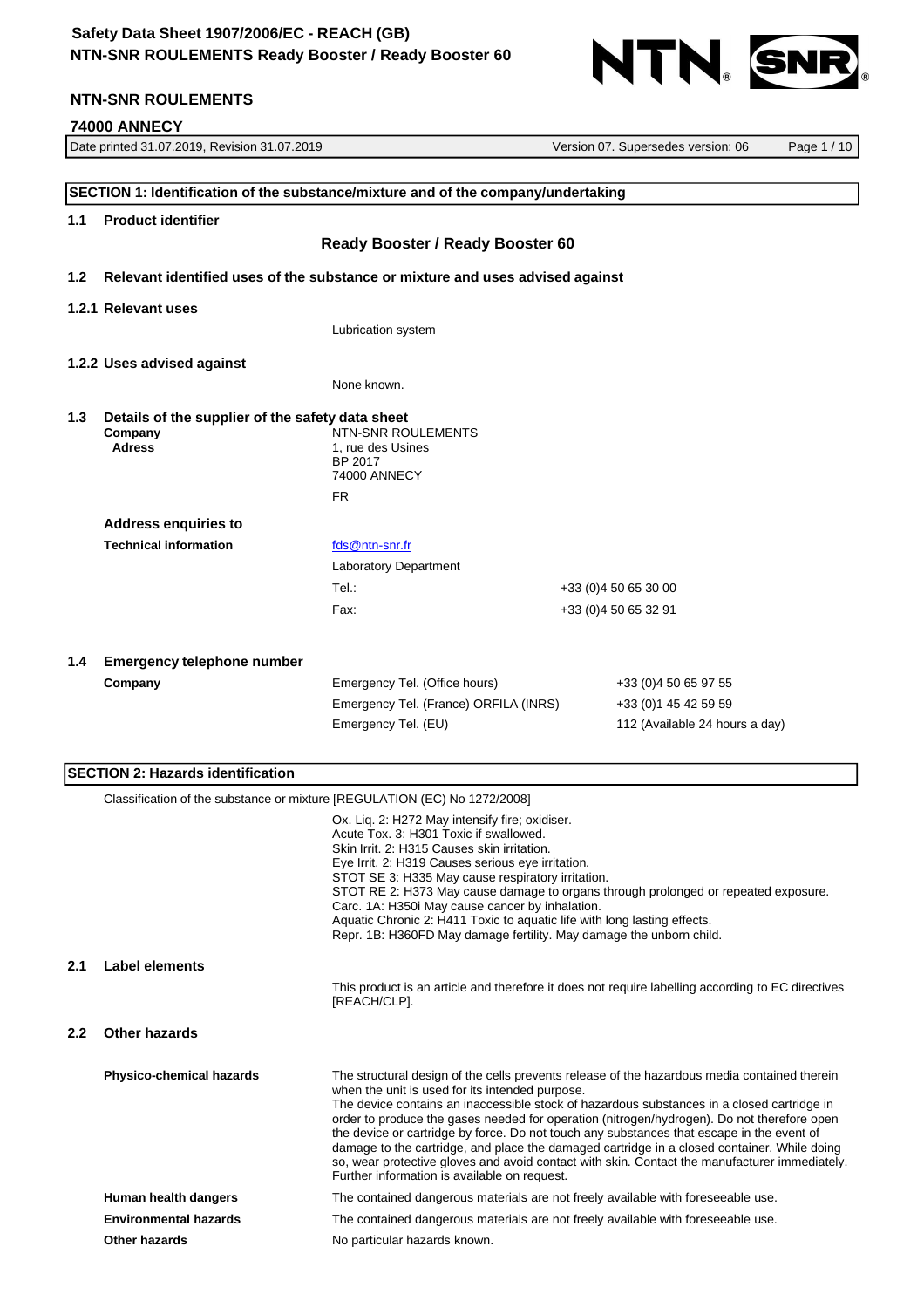

### **74000 ANNECY**

Date printed 31.07.2019, Revision 31.07.2019 Version 07. Supersedes version: 06 Page 2 / 10

### **SECTION 3: Composition / Information on ingredients**

### **Product-type:**

### **The product is an article.**

| Range [%] Substance                                                                             |                                                                                                                                                 |  |  |
|-------------------------------------------------------------------------------------------------|-------------------------------------------------------------------------------------------------------------------------------------------------|--|--|
|                                                                                                 | < 40 Manganese dioxide                                                                                                                          |  |  |
|                                                                                                 | CAS: 1313-13-9, EINECS/ELINCS: 215-202-6, EU-INDEX: 025-001-003                                                                                 |  |  |
|                                                                                                 | GHS/CLP: Acute Tox. 4: H302 H332                                                                                                                |  |  |
|                                                                                                 | 10 - < 20 magnesium perchlorate                                                                                                                 |  |  |
|                                                                                                 | CAS: 10034-81-8, EINECS/ELINCS: 233-108-3                                                                                                       |  |  |
|                                                                                                 | GHS/CLP: Ox. Sol. 2: H272 - Eye Irrit. 2: H319 - Skin Irrit. 2: H315 - STOT SE 3: H335                                                          |  |  |
|                                                                                                 | 10 - <15 Sodium azide                                                                                                                           |  |  |
|                                                                                                 | CAS: 26628-22-8, EINECS/ELINCS: 247-852-1, EU-INDEX: 011-004-00-7                                                                               |  |  |
|                                                                                                 | GHS/CLP: Acute Tox. 2: H300 - Aquatic Acute 1: H400 - Aquatic Chronic 1: H410                                                                   |  |  |
|                                                                                                 | < 10 Propylene carbonate                                                                                                                        |  |  |
| CAS: 108-32-7, EINECS/ELINCS: 203-572-1, EU-INDEX: 607-194-00-1, Reg-No.: 01-2119537232-48-XXXX |                                                                                                                                                 |  |  |
|                                                                                                 | GHS/CLP: Eye Irrit. 2: H319                                                                                                                     |  |  |
|                                                                                                 | $< 6$ 1,2-Dimethoxyethane                                                                                                                       |  |  |
| CAS: 110-71-4, EINECS/ELINCS: 203-794-9, EU-INDEX: 603-031-00-3                                 |                                                                                                                                                 |  |  |
|                                                                                                 | GHS/CLP: Flam. Liq. 2: H225 - Acute Tox. 4: H332 - Repr. 1B: H360FD                                                                             |  |  |
|                                                                                                 | $<$ 3 lithium                                                                                                                                   |  |  |
|                                                                                                 | CAS: 7439-93-2, EINECS/ELINCS: 231-102-5, EU-INDEX: 003-001-00-4                                                                                |  |  |
|                                                                                                 | GHS/CLP: Skin Corr. 1B: H314 - Eye Dam. 1: H318 - Water-react. 1: H260                                                                          |  |  |
|                                                                                                 | $0,1 - 0,25$ Nickel sulphate hexahydrate                                                                                                        |  |  |
|                                                                                                 | CAS: 10101-97-0, EINECS/ELINCS: 232-104-9, EU-INDEX: 028-009-00-5                                                                               |  |  |
|                                                                                                 | GHS/CLP: Acute Tox. 4: H302 H332 - Skin Irrit. 2: H315 - Skin Sens. 1: H317 - Resp. Sens. 1: H334 - Muta. 2:                                    |  |  |
|                                                                                                 | H341 - Carc. 1A: H350i - Repr. 1B: H360D - STOT RE 1: H372 - Aquatic Acute 1: H400 - Aquatic Chronic 1: H410,<br>$M = 1$                        |  |  |
|                                                                                                 |                                                                                                                                                 |  |  |
|                                                                                                 |                                                                                                                                                 |  |  |
| <b>Comment on component parts</b>                                                               | The concentrations of the ingredients are valid for gas generation cell. They are not for the<br>complete system.                               |  |  |
|                                                                                                 | The concentrations of the ingredients are valid for batteries. They are not for the complete<br>system.                                         |  |  |
|                                                                                                 | The structural design of the cells prevents release of the hazardous media contained therein<br>when the unit is used for its intended purpose. |  |  |
|                                                                                                 | SVHC (Candidate List of Substances of Very High Concern for authorisation) $\geq 0.1\%$<br>CAS 110-71-4 - 1,2-Dimethoxyethane                   |  |  |

For full text of H-statements: see SECTION 16.

### **SECTION 4: First aid measures**

| 4.1 | Description of first aid measures |                                                                                                                                                               |
|-----|-----------------------------------|---------------------------------------------------------------------------------------------------------------------------------------------------------------|
|     | <b>General information</b>        | Measures are only valid for damaged lubrication systems.<br>Adhere to personal protective measures when giving first aid.                                     |
|     | Inhalation                        | Consult a doctor immediately.<br>Remove the victim into fresh air and keep him calm.                                                                          |
|     | <b>Skin contact</b>               | In case of contact with skin wash off immediately with soap and water.<br>Consult a doctor if skin irritation persists.                                       |
|     | Eye contact                       | In case of contact with eyes rinse thoroughly with plenty of water and seek medical advice.                                                                   |
|     | Ingestion                         | Consult a doctor immediately.<br>Induce the patient to vomit of his own accord only if fully conscious.<br>Rinse out mouth and give plenty of water to drink. |

### **4.2 Most important symptoms and effects, both acute and delayed**

No information available.

### **4.3 Indication of any immediate medical attention and special treatment needed**

Treat symptomatically. Forward this sheet to the doctor.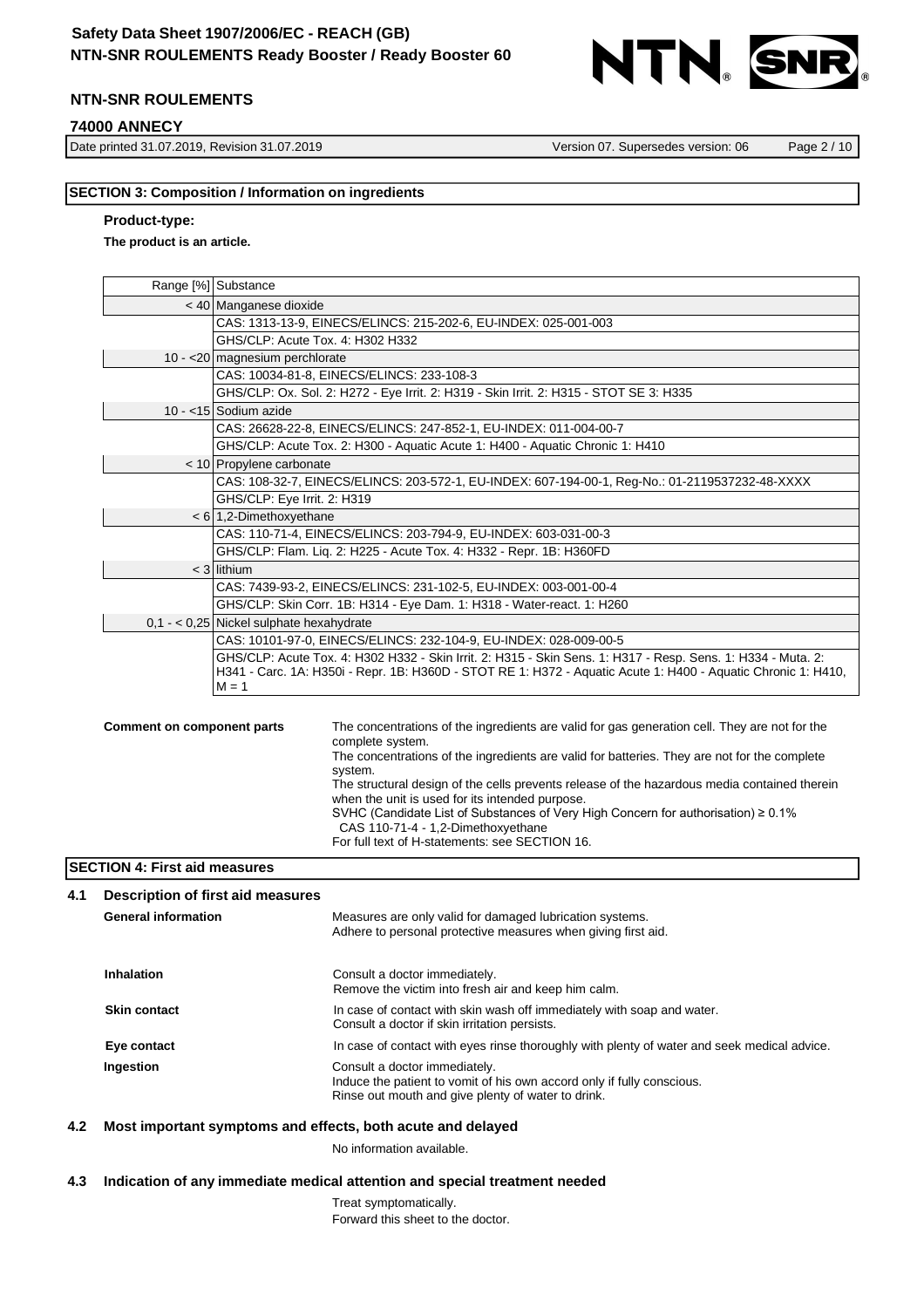

### **74000 ANNECY**

Date printed 31.07.2019, Revision 31.07.2019 Version 07. Supersedes version: 06 Page 3 / 10

|                                                              | <b>SECTION 5: Fire-fighting measures</b>                     |                                                                                                                                                                                                              |  |  |
|--------------------------------------------------------------|--------------------------------------------------------------|--------------------------------------------------------------------------------------------------------------------------------------------------------------------------------------------------------------|--|--|
| 5.1                                                          | <b>Extinguishing media</b>                                   |                                                                                                                                                                                                              |  |  |
|                                                              | Suitable extinguishing media                                 | Carbon dioxide.<br>Water spray jet.<br>Dry powder.<br>Foam.                                                                                                                                                  |  |  |
|                                                              | Extinguishing media that must not<br>be used                 | none                                                                                                                                                                                                         |  |  |
| 5.2<br>Special hazards arising from the substance or mixture |                                                              |                                                                                                                                                                                                              |  |  |
|                                                              |                                                              | Risk of formation of toxic pyrolysis products.<br>Nitrogen oxides (NOx).<br>Hydrogen chloride (HCl).                                                                                                         |  |  |
| 5.3                                                          | <b>Advice for firefighters</b>                               |                                                                                                                                                                                                              |  |  |
|                                                              |                                                              | Use self-contained breathing apparatus.<br>Wear full protective suit.                                                                                                                                        |  |  |
|                                                              |                                                              | Cool containers at risk with water spray jet.<br>Fire residues and contaminated firefighting water must be disposed of in accordance within<br>the local regulations.                                        |  |  |
|                                                              | <b>SECTION 6: Accidental release measures</b>                |                                                                                                                                                                                                              |  |  |
| 6.1                                                          |                                                              | Personal precautions, protective equipment and emergency procedures                                                                                                                                          |  |  |
|                                                              |                                                              | Lock off contaminated area.<br>Use breathing apparatus if exposed to vapours/dust/aerosol.<br>Use personal protective equipment.<br>Keep people away and stay on the upwind side.                            |  |  |
| 6.2                                                          | <b>Environmental precautions</b>                             |                                                                                                                                                                                                              |  |  |
|                                                              |                                                              | Do not discharge leakages into the drains/surface waters/groundwater.                                                                                                                                        |  |  |
| 6.3                                                          | Methods and material for containment and cleaning up         |                                                                                                                                                                                                              |  |  |
|                                                              |                                                              | Take up mechanically.<br>Dispose of absorbed material in accordance within the regulations.<br>Take up residues with absorbent material (e.g. sand, sawdust, general purpose binder,<br>diatomaceous earth). |  |  |
| 6.4                                                          | <b>Reference to other sections</b>                           |                                                                                                                                                                                                              |  |  |
|                                                              |                                                              | See SECTION 8+13                                                                                                                                                                                             |  |  |
|                                                              | <b>SECTION 7: Handling and storage</b>                       |                                                                                                                                                                                                              |  |  |
| 7.1                                                          | <b>Precautions for safe handling</b>                         | No special measures necessary if used correctly.                                                                                                                                                             |  |  |
|                                                              |                                                              | Wash hands before breaks and after work.                                                                                                                                                                     |  |  |
| 7.2                                                          | Conditions for safe storage, including any incompatibilities |                                                                                                                                                                                                              |  |  |
|                                                              |                                                              | No special measures necessary.                                                                                                                                                                               |  |  |
|                                                              |                                                              | Protect from heat/overheating.<br>Keep container tightly closed.                                                                                                                                             |  |  |
| 7.3                                                          | Specific end use(s)                                          | See product use, SECTION 1.2                                                                                                                                                                                 |  |  |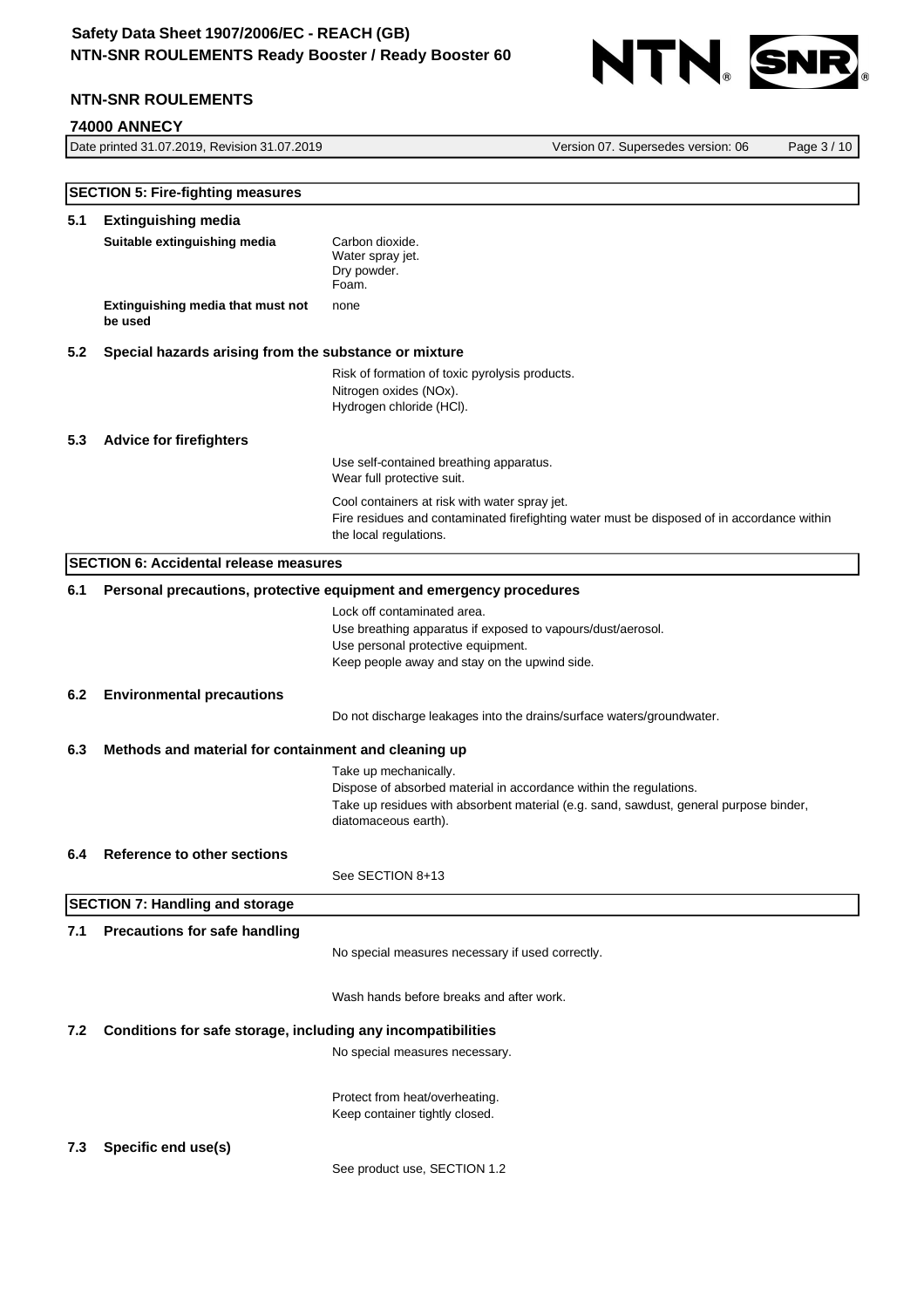

### **74000 ANNECY**

Date printed 31.07.2019, Revision 31.07.2019 Version 07. Supersedes version: 06 Page 4 / 10

# **SECTION 8: Exposure controls / personal protection**

# **8.1 Control parameters**

### **Ingredients with occupational exposure limits to be monitored (GB)**

| Substance                                                                                        |
|--------------------------------------------------------------------------------------------------|
| Sodium azide                                                                                     |
| CAS: 26628-22-8, EINECS/ELINCS: 247-852-1, EU-INDEX: 011-004-00-7                                |
| Long-term exposure: 0,1 mg/m <sup>3</sup> , Sk                                                   |
| Short-term exposure (15-minute): 0.3 mg/m <sup>3</sup>                                           |
| Nickel sulphate                                                                                  |
| CAS: 7786-81-4, EINECS/ELINCS: 232-104-9, EU-INDEX: 028-009-00-5, Req-No.: 01-2119439361-44-XXXX |
| Long-term exposure: 0,1 mg/m <sup>3</sup> , as Ni, Sk, Sen                                       |

#### **Ingredients with occupational exposure limits to be monitored (EU)**

| Substance / EC LIMIT VALUES                                        |
|--------------------------------------------------------------------|
| Sodium azide                                                       |
| ICAS: 26628-22-8, EINECS/ELINCS: 247-852-1, EU-INDEX: 011-004-00-7 |
| Eight hours: 0,1 mg/m <sup>3</sup> , H                             |
| Short-term (15-minute): 0.3 mg/m <sup>3</sup>                      |

### **8.2 Exposure controls**

| Additional advice on system design                             | Ensure adequate ventilation on workstation.                                                                                                                                                                                                                                                                                                                   |
|----------------------------------------------------------------|---------------------------------------------------------------------------------------------------------------------------------------------------------------------------------------------------------------------------------------------------------------------------------------------------------------------------------------------------------------|
| Eye protection                                                 | Measures are only valid for damaged lubrication systems.<br>If there is a risk of splashing:<br>Safety glasses. (EN 166:2001)                                                                                                                                                                                                                                 |
| <b>Hand protection</b>                                         | Not required under normal conditions.<br>Measures are only valid for damaged lubrication systems.<br>The details concerned are recommendations. Please contact the glove supplier for further<br>information.<br>> 0,4 mm: Butyl rubber, >480 min (EN 374-1/-2/-3).                                                                                           |
| <b>Skin protection</b>                                         | Measures are only valid for damaged lubrication systems.<br>Protective clothing (EN 340)                                                                                                                                                                                                                                                                      |
| Other                                                          | Personal protective equipment should be selected specifically for the working place,<br>depending on concentration and quantity handled. The resistance of this equipment to<br>chemicals should be ascertained with the respective supplier.<br>Avoid contact with eyes.<br>The contained dangerous materials are not freely available with foreseeable use. |
| <b>Respiratory protection</b>                                  | If ventilation is insufficient, wear respiratory protection.                                                                                                                                                                                                                                                                                                  |
| <b>Thermal hazards</b>                                         | No information available.                                                                                                                                                                                                                                                                                                                                     |
| Delimitation and monitoring of the<br>environmental exposition | Comply with applicable environmental regulations limiting discharge to air, water and soil.                                                                                                                                                                                                                                                                   |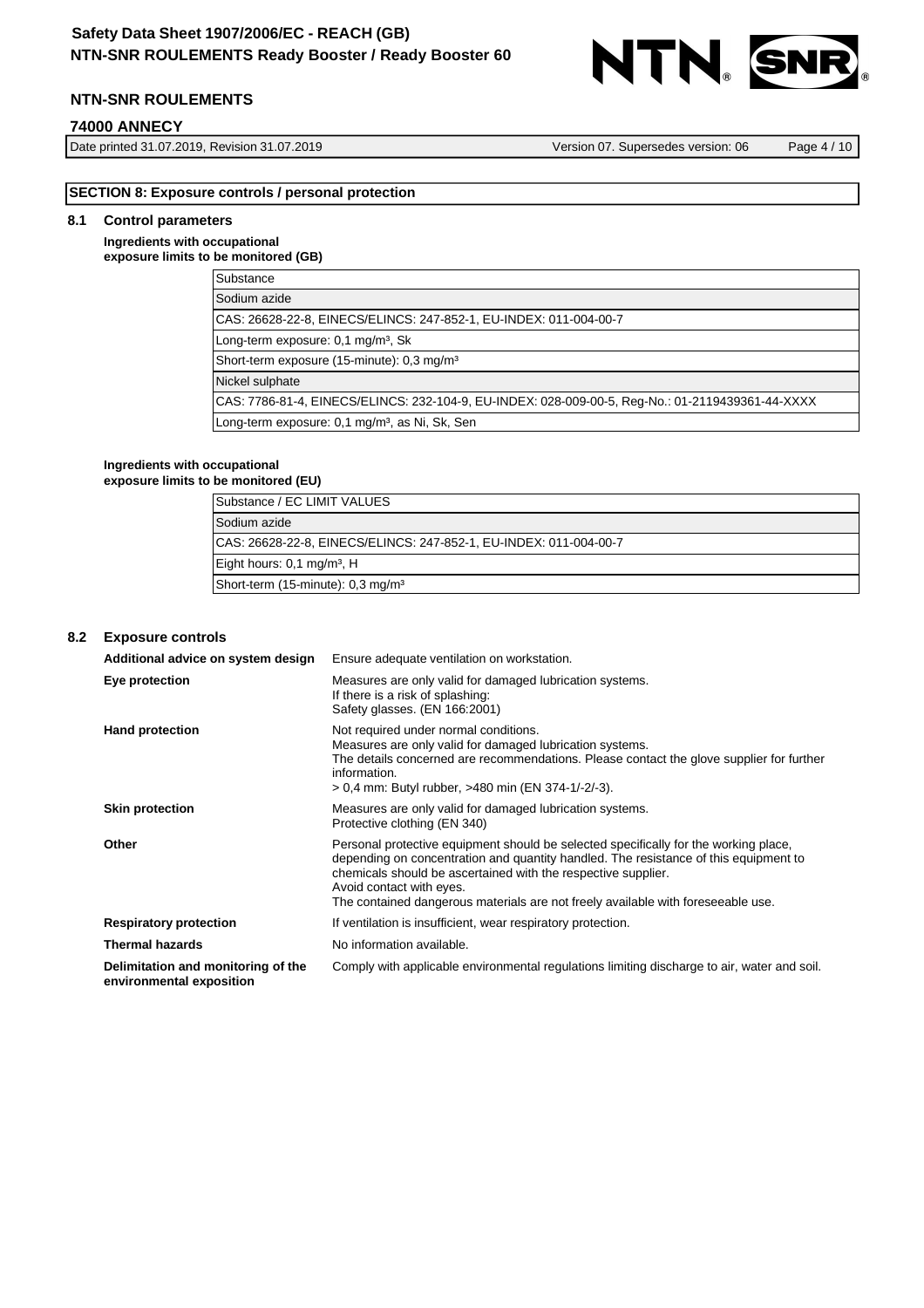

#### **74000 ANNECY**

Date printed 31.07.2019, Revision 31.07.2019 Version 07. Supersedes version: 06 Page 5 / 10

|     | <b>SECTION 9: Physical and chemical properties</b>                |                           |  |
|-----|-------------------------------------------------------------------|---------------------------|--|
| 9.1 | Information on basic physical and chemical properties             |                           |  |
|     | Form                                                              | capsule                   |  |
|     | <b>Odour threshold</b>                                            | not applicable            |  |
|     | pH-value                                                          | $8.3 - 8.8$               |  |
|     | pH-value [1%]                                                     | No information available. |  |
|     | <b>Boiling point [°C]</b>                                         | No information available. |  |
|     | Flash point [°C]                                                  | not applicable            |  |
|     | Flammability (solid, gas) [°C]                                    | No information available. |  |
|     | Lower explosion limit                                             | not applicable            |  |
|     | <b>Upper explosion limit</b>                                      | not applicable            |  |
|     | <b>Oxidising properties</b>                                       | no                        |  |
|     | Vapour pressure/gas pressure [kPa]                                | No information available. |  |
|     | Bulk density [kg/m <sup>3</sup> ]                                 | not applicable            |  |
|     | Solubility in water                                               | miscible<br>(Liquid)      |  |
|     | Partition coefficient [n-octanol/water] No information available. |                           |  |
|     | <b>Viscosity</b>                                                  | not applicable            |  |
|     | Relative vapour density determined<br>in air                      | No information available. |  |
|     | <b>Evaporation speed</b>                                          | No information available. |  |
|     | Melting point [°C]                                                | No information available. |  |
|     | Autoignition temperature [°C]                                     | No information available. |  |
|     | Decomposition temperature [°C]                                    | No information available. |  |
| 9.2 | <b>Other information</b>                                          |                           |  |
|     |                                                                   | No information available. |  |

# **SECTION 10: Stability and reactivity**

### **10.1 Reactivity**

See SECTION 10.3.

### **10.2 Chemical stability**

Stable under normal ambient conditions (ambient temperature).

#### **10.3 Possibility of hazardous reactions**

Reactions with acids and strong oxidizing agents.

### **10.4 Conditions to avoid**

Strong heating.

#### **10.5 Incompatible materials**

No information available.

### **10.6 Hazardous decomposition products**

No hazardous decomposition products known.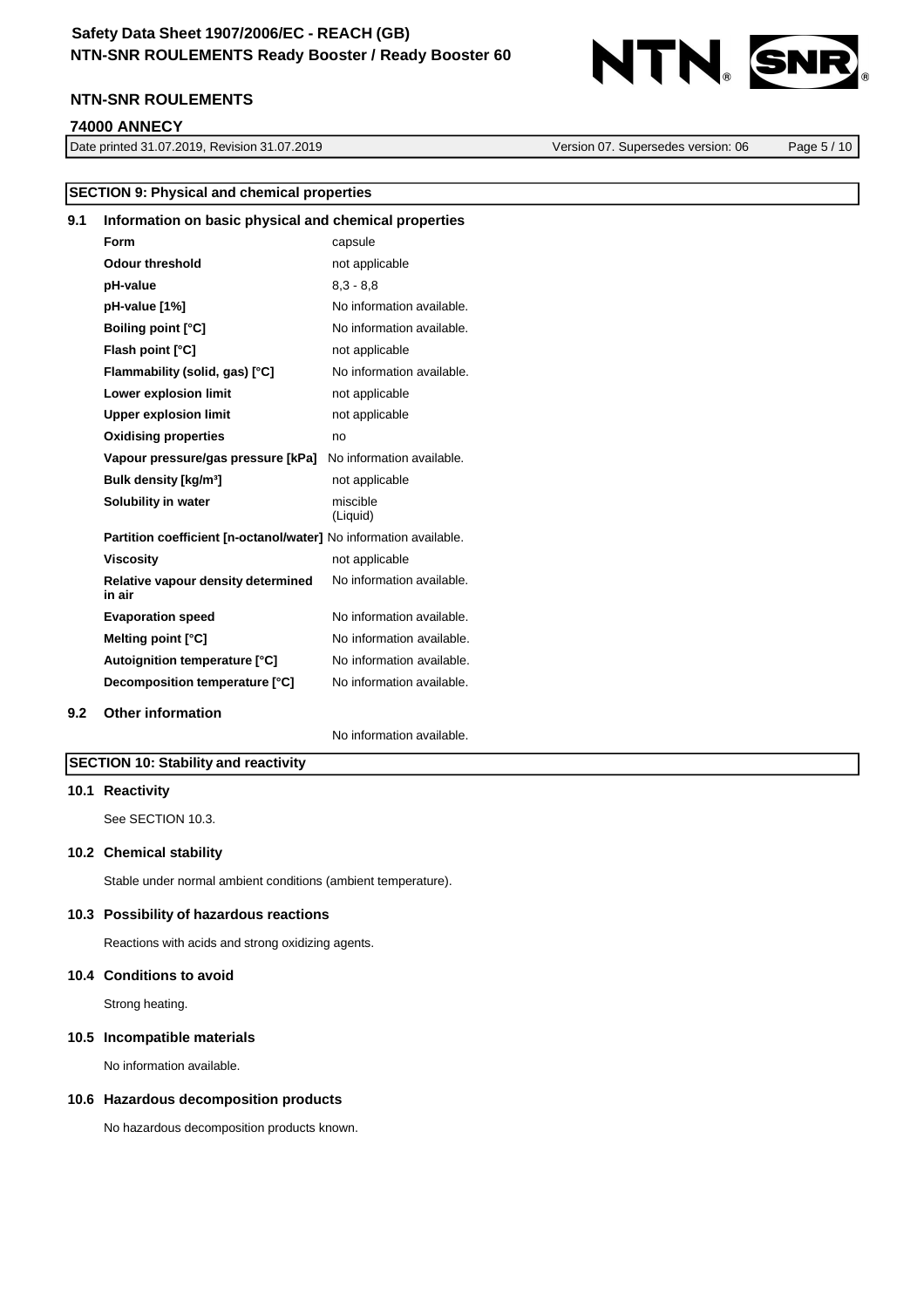# **Safety Data Sheet 1907/2006/EC - REACH (GB) NTN-SNR ROULEMENTS Ready Booster / Ready Booster 60**



# **NTN-SNR ROULEMENTS**

### **74000 ANNECY**

Date printed 31.07.2019, Revision 31.07.2019 Version 07. Supersedes version: 06 Page 6 / 10

# **SECTION 11: Toxicological information**

### **11.1 Information on toxicological effects**

**Acute toxicity**

Product ATE-mix, oral, ~ 210 mg/kg bw.

| Substance                                          |
|----------------------------------------------------|
| 1,2-Dimethoxyethane, CAS: 110-71-4                 |
| LD50, oral, Rat: $>$ 3200 mg/kg (Gestis).          |
| Sodium azide, CAS: 26628-22-8                      |
| LD50, dermal, Rabbit: 20 mg/kg bw (RTECS).         |
| LD50, oral, Rat: 27 mg/kg bw (RTECS).              |
| Propylene carbonate, CAS: 108-32-7                 |
| LD50, oral, Rat: 29000 mg/kg.                      |
| LD50, dermal, Rabbit: > 20000 mg/kg.               |
| Nickel sulphate hexahydrate, CAS: 10101-97-0       |
| LD50, oral, Rat: 361 mg/kg (OECD 425).             |
| LD50, oral, Rat: 264 mg/kg (Lit.).                 |
| LC50, inhalativ (mist), Rat: 2,48 mg/l (OECD 403). |
| Manganese dioxide, CAS: 1313-13-9                  |
| ATE, inhalativ (dust), 1,5 mg/l/4h (category 4).   |
| ATE, oral, 500 mg/kg (category 4).                 |
|                                                    |

| Serious eye damage/irritation                         | Toxicological data of complete product are not available.<br>Irritant<br>Calculation method                                                                  |
|-------------------------------------------------------|--------------------------------------------------------------------------------------------------------------------------------------------------------------|
| <b>Skin corrosion/irritation</b>                      | Toxicological data of complete product are not available.<br>Irritant<br>Calculation method                                                                  |
| Respiratory or skin sensitisation                     | Toxicological data of complete product are not available.<br>May cause an allergic skin reaction.<br>Calculation method                                      |
| Specific target organ toxicity -<br>single exposure   | Toxicological data of complete product are not available.<br>May cause respiratory irritation.<br>Calculation method                                         |
| Specific target organ toxicity -<br>repeated exposure | Toxicological data of complete product are not available.<br>May cause damage to organs through prolonged or repeated exposure.<br>Calculation method        |
| <b>Mutagenicity</b>                                   | Toxicological data of complete product are not available.<br>No classification.<br>Calculation method                                                        |
| <b>Reproduction toxicity</b>                          | Toxicological data of complete product are not available.<br>No classification.<br>Calculation method                                                        |
| Carcinogenicity                                       | Toxicological data of complete product are not available.<br>Does contain a relevant substance that meets the classification criteria.<br>Calculation method |
| <b>Aspiration hazard</b>                              | Based on the available information, the classification criteria are not fulfilled.                                                                           |
| <b>General remarks</b>                                | The contained ingredients can be harmful to humans, but are hermetically enclosed in article<br>and can not be released.                                     |
|                                                       | Toxicological data of complete product are not available.                                                                                                    |
|                                                       |                                                                                                                                                              |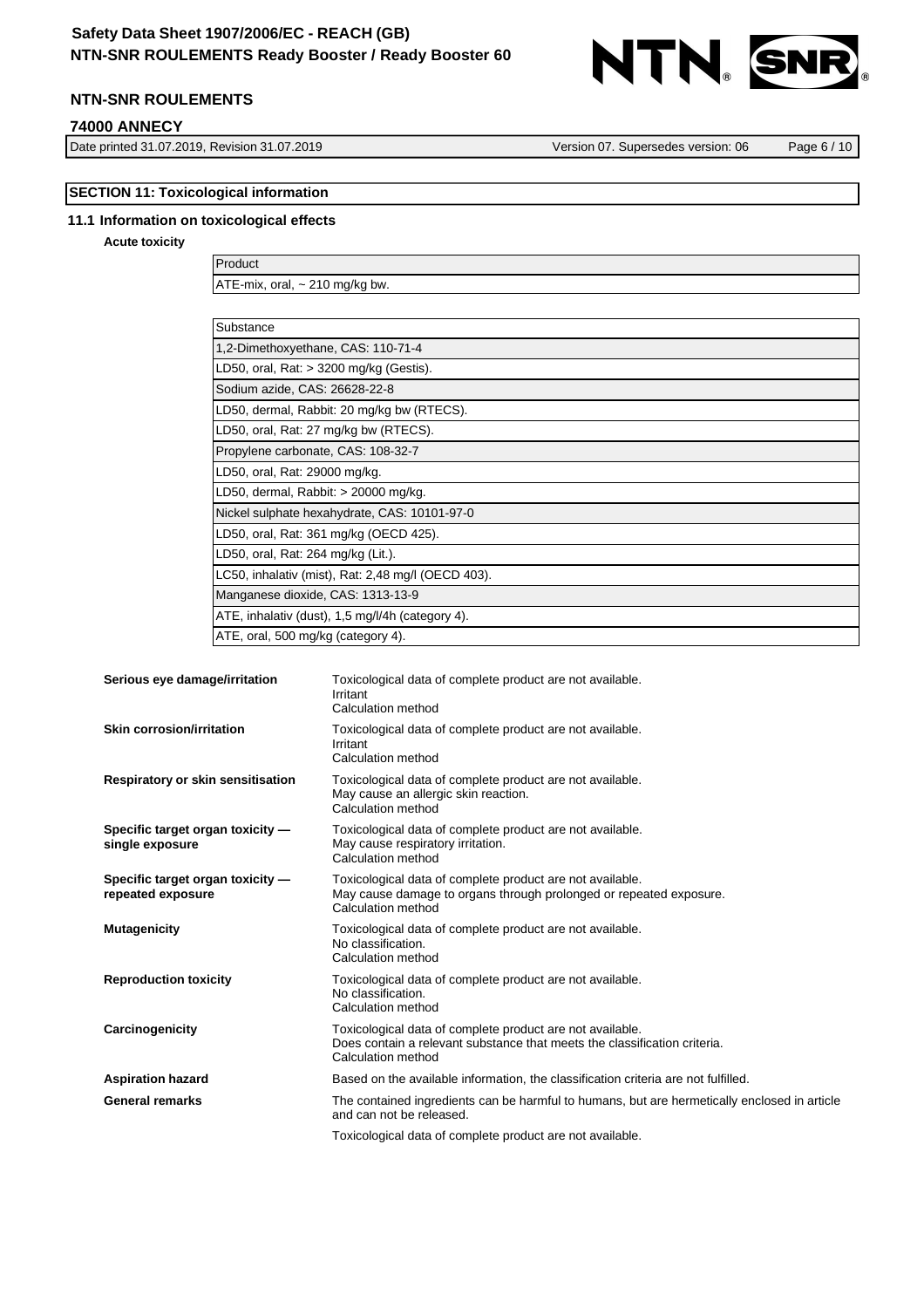

### **74000 ANNECY**

Date printed 31.07.2019, Revision 31.07.2019 Version 07. Supersedes version: 06 Page 7 / 10

### **SECTION 12: Ecological information**

#### **12.1 Toxicity**

| Substance                                                           |
|---------------------------------------------------------------------|
| Sodium azide, CAS: 26628-22-8                                       |
| LC50, (96h), Lepomis macrochirus: 0,7 mg/l (ECOTOX).                |
| EC50, (48h), Daphnia pulex: 4,2 mg/l (ECOTOX).                      |
| Propylene carbonate, CAS: 108-32-7                                  |
| LC50, $(96h)$ , Leuciscus idus: $\sim$ 5300 mg/l.                   |
| EC50, (48h), Daphnia magna: 500 mg/l.                               |
| LC0, (96h), Cyprinus carpio: 1000 mg/l.                             |
| NOEC, (72h), Desmodesmus subspicatus: 900 mg/l.                     |
| EC10, Pseudomonas putida: $> 10000$ mg/l (17 h).                    |
| Nickel sulphate hexahydrate, CAS: 10101-97-0                        |
| LC50, (96h), Oncorhynchus mykiss: 1,28 mg/l (ECOTOX Database).      |
| EC50, (48h), Daphnia magna: 1 mg/l (OECD 202).                      |
| IC50, (72h), Pseudokirchneriella subcapitata: 0,75 mg/l (OECD 201). |

# **12.2 Persistence and degradability**

| <b>Behaviour in environment</b><br>compartments | not determined |
|-------------------------------------------------|----------------|
| Behaviour in sewage plant                       | not applicable |
| <b>Biological degradability</b>                 | not applicable |

#### **12.3 Bioaccumulative potential**

No information available.

#### **12.4 Mobility in soil**

No information available.

#### **12.5 Results of PBT and vPvB assessment**

No information available.

### **12.6 Other adverse effects**

Ecological data of complete product are not available. The contained ingredients can be harmful for the environment, but they are hermetically enclosed in article and can not be released.

### **SECTION 13: Disposal considerations**

### **13.1 Waste treatment methods**

Waste material c It is not possible to determine a waste code for this product in accordance with the European Waste Catalogue (EWC) since it is only possible to classify it according to how it is used by the customer. The waste code is to be determined within the EU in liaison with the waste-disposal operator.

### **Product**

|                               | Dispose of as hazardous waste.<br>For recycling, consult manufacturer.                                                         |
|-------------------------------|--------------------------------------------------------------------------------------------------------------------------------|
| Waste no. (recommended)       | 150110*                                                                                                                        |
| <b>Contaminated packaging</b> |                                                                                                                                |
|                               | Uncontaminated packaging may be taken for recycling.<br>Packaging that cannot be cleaned should be disposed of as for product. |
| Waste no. (recommended)       | 150110*                                                                                                                        |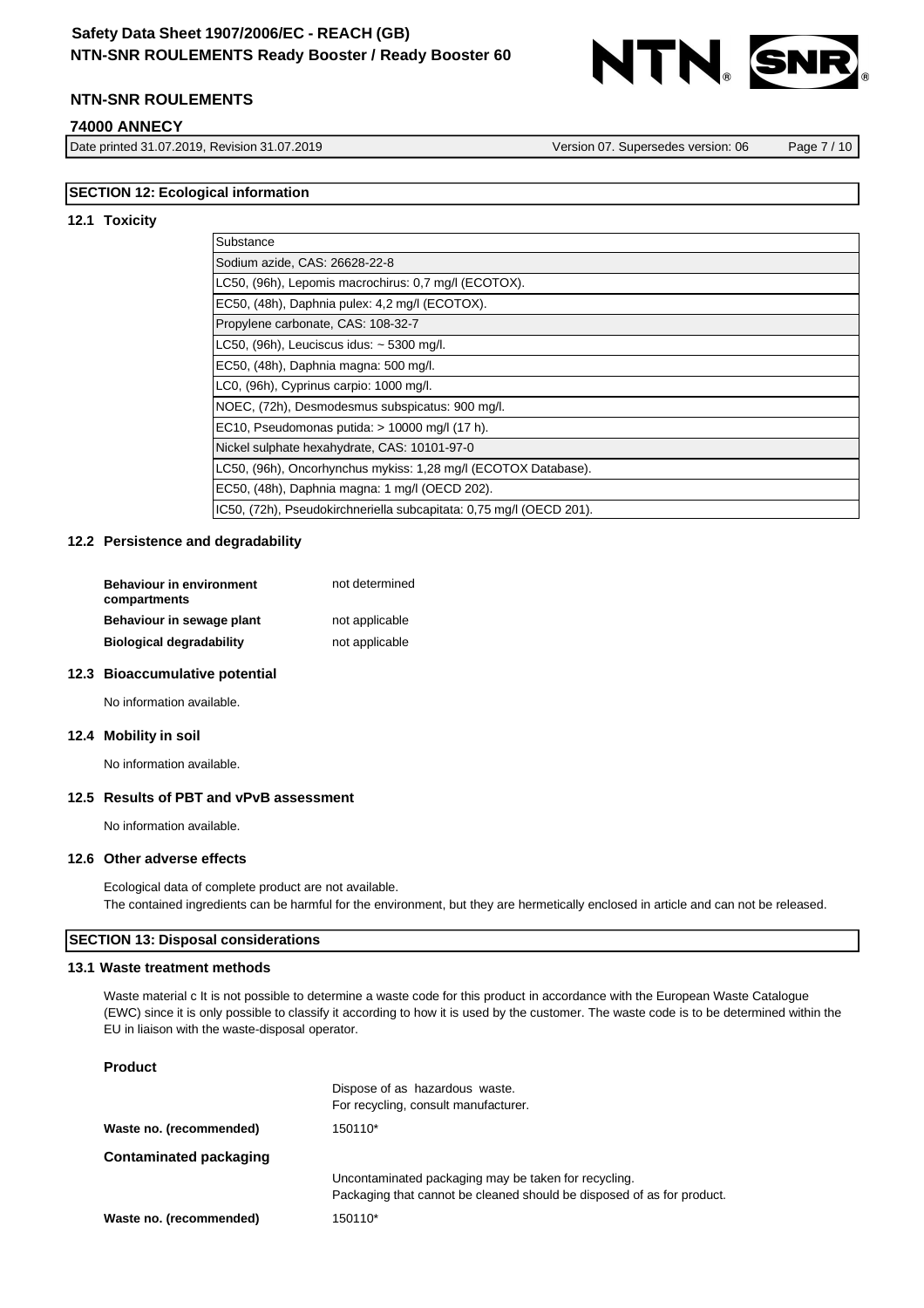

Version 07. Supersedes version: 06 Page 8 / 10

# **NTN-SNR ROULEMENTS**

# **74000 ANNECY**

| Date printed 31.07.2019, Revision 31.07.2019 |  |
|----------------------------------------------|--|
|                                              |  |

| <b>SECTION 14: Transport information</b>                           |                              |
|--------------------------------------------------------------------|------------------------------|
|                                                                    |                              |
| 14.1 UN number<br>Transport by land according to<br><b>ADR/RID</b> | 3363                         |
| <b>Inland navigation (ADN)</b>                                     | 3363                         |
| Marine transport in accordance with<br><b>IMDG</b>                 | 3363                         |
| Air transport in accordance with IATA 3363                         |                              |
| 14.2 UN proper shipping name                                       |                              |
| Transport by land according to<br><b>ADR/RID</b>                   | Dangerous goods in apparatus |
| - Classification Code                                              | M11                          |
| <b>Inland navigation (ADN)</b>                                     | Dangerous goods in apparatus |
| - Classification Code                                              | M11                          |
| Marine transport in accordance with<br><b>IMDG</b>                 | Dangerous Goods in apparatus |
| - EMS                                                              | F-A, S-P                     |
| - Label                                                            | Allh,                        |
| - IMDG LQ                                                          | SV301                        |
| Air transport in accordance with IATA Dangerous goods in apparatus |                              |
| - Label                                                            | Allh,                        |
| 14.3 Transport hazard class(es)                                    |                              |
| Transport by land according to<br><b>ADR/RID</b>                   | 9                            |
| <b>Inland navigation (ADN)</b>                                     | 9                            |
| Marine transport in accordance with 9<br><b>IMDG</b>               |                              |
| Air transport in accordance with IATA 9                            |                              |
| 14.4 Packing group                                                 |                              |
| Transport by land according to<br><b>ADR/RID</b>                   | not applicable               |
| <b>Inland navigation (ADN)</b>                                     | not applicable               |
| Marine transport in accordance with<br><b>IMDG</b>                 | not applicable               |
| Air transport in accordance with IATA not applicable               |                              |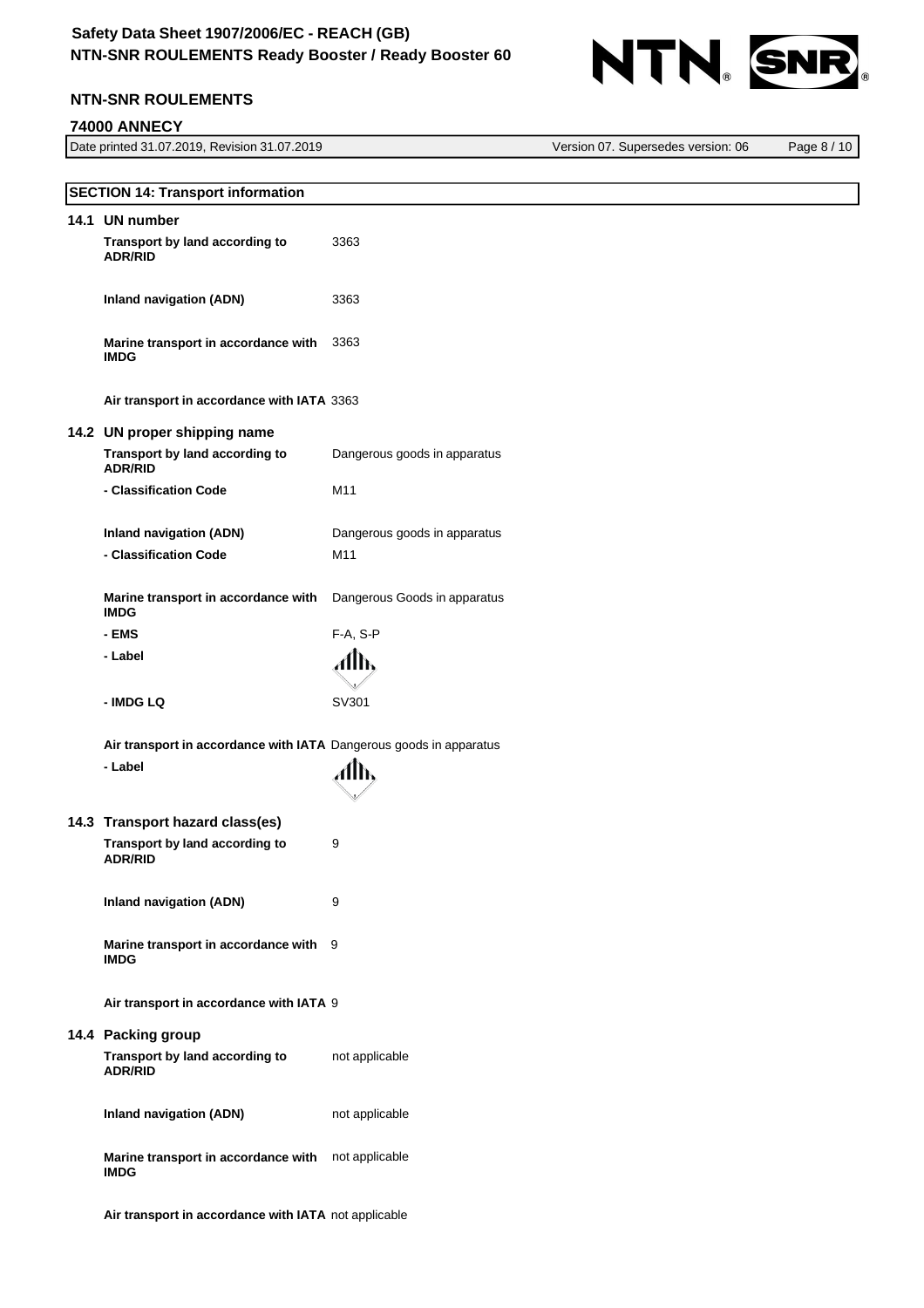

# **NTN-SNR ROULEMENTS**

### **74000 ANNECY**

|  | Date printed 31.07.2019, Revision 31.07.2019 | Version 07. Supersedes version: 06 | Page 9 / 10 |
|--|----------------------------------------------|------------------------------------|-------------|
|--|----------------------------------------------|------------------------------------|-------------|

<span id="page-8-0"></span>

| 14.5 Environmental hazards                            |    |
|-------------------------------------------------------|----|
| Transport by land according to<br><b>ADR/RID</b>      | no |
| Inland navigation (ADN)                               | no |
| Marine transport in accordance with no<br><b>IMDG</b> |    |
| Air transport in accordance with IATA no              |    |
| 14.6 Special precautions for user                     |    |
| Relevant information under SECTION 6 to 8.            |    |

### **14.7 Transport in bulk according to Annex II of MARPOL and the IBC Code**

No information available.

| <b>SECTION 15: Regulatory information</b> |                                                                                                     |                                                                                                                                                          |
|-------------------------------------------|-----------------------------------------------------------------------------------------------------|----------------------------------------------------------------------------------------------------------------------------------------------------------|
|                                           | 15.1 Safety, health and environmental regulations/legislation specific for the substance or mixture |                                                                                                                                                          |
|                                           | <b>EEC-REGULATIONS</b>                                                                              | 1991/689 (2001/118); 2010/75; 2004/42; 648/2004; 1907/2006 (REACH); 1272/2008;<br>75/324/EEC (2016/2037/EC); (EU) 2015/830; (EU) 2016/131; (EU) 517/2014 |
|                                           | <b>TRANSPORT-REGULATIONS</b>                                                                        | ADR (2019); IMDG-Code (2019, 39. Amdt.); IATA-DGR (2019)                                                                                                 |
|                                           | <b>NATIONAL REGULATIONS (GB):</b>                                                                   | EH40/2005 Workplace exposure limits (Second edition, published December 2011).                                                                           |
|                                           | - Observe employment restrictions<br>for people                                                     | Observe employment restrictions for women of child-bearing age, for mothers-to-be and<br>nursing mothers and for young people.                           |
|                                           | - VOC (2010/75/CE)                                                                                  | not applicable                                                                                                                                           |
|                                           | 15.2 Chemical safety assessment                                                                     |                                                                                                                                                          |
|                                           |                                                                                                     | No information available.                                                                                                                                |
| <b>ISECTION 16: Other information</b>     |                                                                                                     |                                                                                                                                                          |
|                                           | 16.1 Hazard statements<br>(SECTION 03)                                                              |                                                                                                                                                          |

H372 Causes damage to organs through prolonged or repeated exposure. H360D May damage the unborn child. H350i May cause cancer by inhalation. H341 Suspected of causing genetic defects. H334 May cause allergy or asthma symptoms or breathing difficulties if inhaled. H317 May cause an allergic skin reaction. H260 In contact with water releases flammable gases which may ignite spontaneously. H318 Causes serious eye damage. H314 Causes severe skin burns and eye damage. H360FD May damage fertility. May damage the unborn child. H332 Harmful if inhaled. H225 Highly flammable liquid and vapour. H302+H332 Harmful if swallowed or if inhaled. H335 May cause respiratory irritation. H315 Causes skin irritation. H319 Causes serious eye irritation. H272 May intensify fire; oxidiser. H410 Very toxic to aquatic life with long lasting effects. H400 Very toxic to aquatic life. H300 Fatal if swallowed.